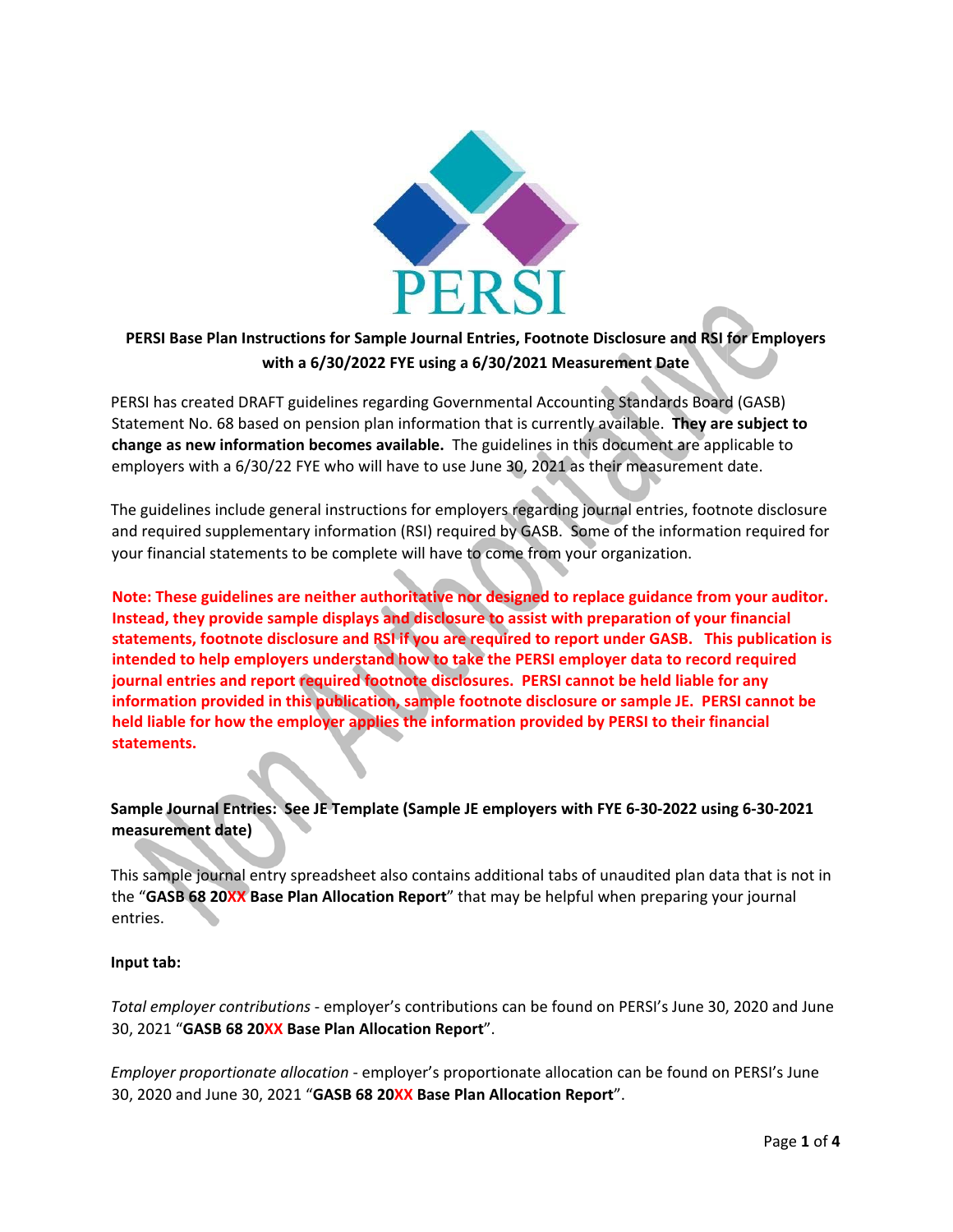Enter the above data into the JE template. The employer portion of deferred inflows/outflows will auto populate.

Change in proportionate share is the impact of the change in collective amounts using FY20 and FY21 allocation percentages. Employer may be required to make an additional JE to record the change.

### **JE's tab:**

۹

The cell highlighted in yellow will have to come from the employer records. The amounts presented are for illustration purposes only. Enter the debit and the corresponding credit will auto populate.

All other cells will auto populate after you enter your data in the input tab. Please note that the 6/30/2021 entry is out of balance by the change in proportionate share. This amount should match the amount in cell J25 on the JE's Tab brought in from the Input tab (there may be a slight rounding amount). If a JE is needed, it will have to be recorded in deferred flows and amortized over the required number of years. Consult with your auditor regarding the application of this entry.

**Sample Footnote Disclosure: See Sample Footnote Disclosure (PERSI Base Plan Sample Footnote for employers with a 6‐30‐2022 FYE using 6‐30‐2021 Measurement Date)** 

*Member and Employer Contributions* – employer's contributions can be found on PERSI's June 30, 2021 "**GASB 68 2021 Base Plan Allocation Report**".

*Pension Liabilities, Pension Expense(Revenue), and Deferred Outflow of Resources and Deferred Inflows of Resources related to Pensions* – employer's proportion can be found on PERSI's June 30, 2021 "**GASB 68 2021 Base Plan Allocation Report**".

*Pension Liabilities, Pension Expense(Revenue), and Deferred Outflow of Resources and Deferred Inflows of Resources related to Pensions* – employer's recognized pension expense (revenue) can be found on the JE template plan pension expense/(revenue).

*Pension Liabilities, Pension Expense(Revenue), and Deferred Outflow of Resources and Deferred Inflows of Resources related to Pensions table* – the majority of this data will come from the JE template input tab and will be the cumulative portion.

*Changes in employer's proportion and differences between the employer's contributions and the employer's proportionate contributions –* change in proportionate share box on JE template input tab.

*Contributions subsequent to the measurement date* – this number comes from the employer's records, the measurement date for PERSI data is 6/30/2021, This number will represent the employer's contributions from July 1, 2021 to June 30, 2022 and will always be a deferred outflow of resources. This should be the same amount as the last entry on the JE template JE's tab.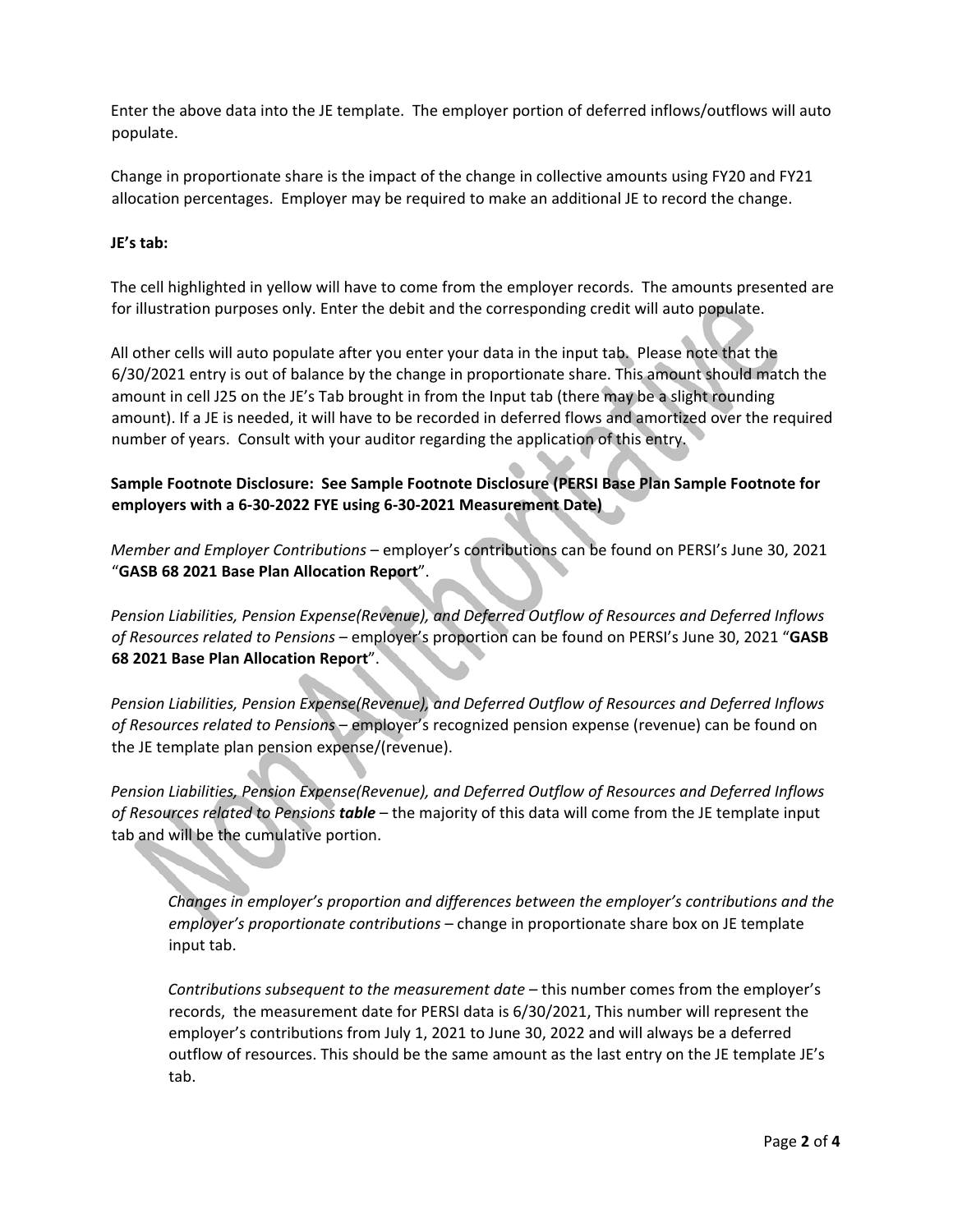In the paragraph directly below the deferred inflows/outflows table the dollar amount to report will be the same as contributions subsequent to the measurement date in the deferred outflows/inflows table.

The average of expected remaining service lives of all employees that are provided with pensions through the System determined at July 1, 2020 the beginning of the measurement period ended June 30, 2021 can be found in the Plan Pension Expense/(Revenue) section of PERSI's Notes to "**GASB 68 2021 Base Plan Allocation Report**"– 4.6 years.

*Other amounts reported as deferred outflows of resources and deferred inflows of resources related to pensions will be recognized in pension expense/ (revenue) as follows* – employers will need to apply their allocation percent to the table found in the Plan Pension Expense/ (Revenue) section of PERSI's June 30, 2021 Notes to "**GASB 68 2021 Base Plan Allocation Report**". In addition to the PERSI data if an entry is recorded for the change in proportionate share that will need to be added to this table and amortized.

*Sensitivity of the Employer's proportionate share of the net pension liability to changes in the discount rate* – employers will apply their proportionate allocation to the table found in the sensitivity section of PERSI's June 30, 2021 Notes to "**GASB 68 2021 Base Plan Allocation Report**".

*Payables to the pension plan* ‐ this data will come from the employer if applicable.

#### **Required Supplementary Information**

**GASB Statement No. 68 requires ten years of information to be presented in this table. Instructions below are for the most recent closed June 30 fiscal year. Please add this to the previous data until the table reaches 10 years.**

*Employer's portion of NPL* – percent comes from PERSI's June 30, 2021 "**GASB 68 2021 Base Plan Allocation Report**".

*Employer's proportionate share of NPL* – can be found on JE template 6/30/2021 NPL or apply employer percent to PERSI's total NPL which can be found in PERSI's June 30, 2021 "**GASB 68 2021 Base Plan Allocation Report**".

*Employer's covered‐employee payroll* – employer provides this data – keep in mind for RSI covered payroll is defined as total payroll, not pensionable payroll. (may want to consider if total vs. pensionable is immaterial). It does not include payroll for employees who are not PERSI eligible.

*Employer's proportional share of NPL as a % of covered payroll – calculation of above data.* 

Plan fiduciary net position as a % of total pension liability – PERSI's FY21 audited financial statements note 5.

*Statutorily required contribution* – employers will take pensionable wages multiplied times the contribution rates applicable